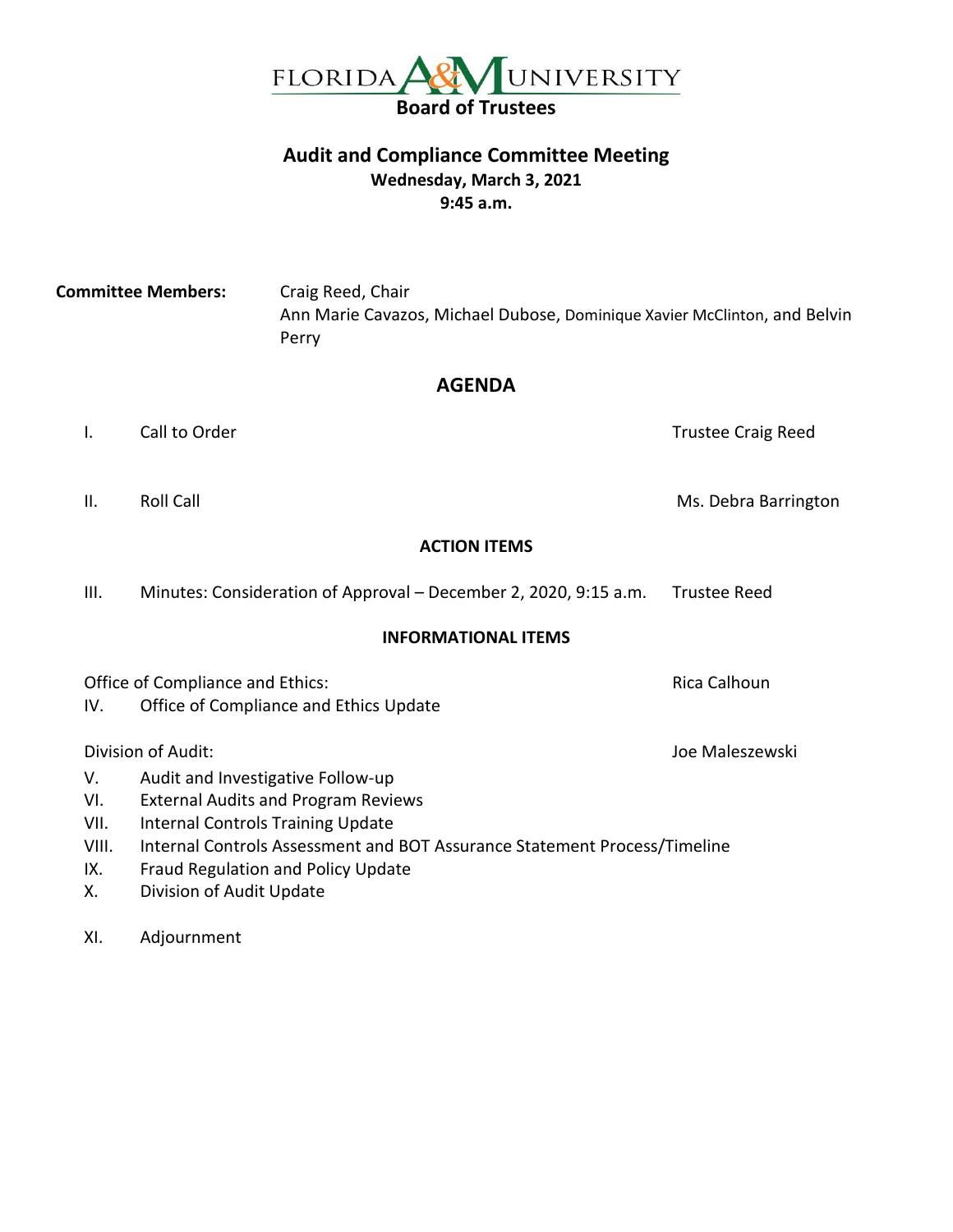**Florida Agricultural and Mechanical University Board of Trustees** 



**Audit & Compliance Committee Meeting Trustee Craig Reed, Chair Wednesday, December 2, 2020 9:15 AM** 

#### **Committee Minutes (Zoom Meeting)**

Members Present: Trustee Craig Reed, Chair, Trustee Ann Marie Cavazos Trustee Dominique Xavier McClinton, Trustee Belvin Perry, Jr. Trustee Robert Woody

Chair Craig Reed called the meeting to order. Ms. Debra Barrington called the roll. A quorum was established.

Chair Reed acknowledged three Action Items. The first action item was consideration for approval of the Wednesday, September 2, 2020, committee meeting minutes. Chair Reed requested a motion for approval. A motion was made by Trustee Robert Woody and seconded by Trustee Ann Marie Cavazos. The September 2, 2020, Audit and Compliance Committee meeting minutes were approved.

Chair Reed recognized Vice President Maleszewski to present the University Fraud Policy and Division of Audit's Audit Work Plan for consideration of approval. The Fraud Policy and Audit Work Plan were both presented. Both items received a motion and second. Both items were approved to be included on the full Board of Trustees consent agenda during the December 3, 2020, meeting.

Chair Reed recognized Chief Compliance and Ethics Officer Calhoun to present an Office of Compliance and Ethics (OCE) Update. Ms. Calhoun presented an update on office activities which included summary information on investigations and training activities. She also highlighted the activities from Compliance and Ethics week. Finally, she highlighted the roll out of the Board of Trustees Governance Series: [Compliance and Ethics.](https://famu.co1.qualtrics.com/jfe/form/SV_0jqXaHOM8rwU5Fj) She indicated that the training module had been provided to all Board members but would be resent to help ensure all members complete the necessary training. Chair Reed complemented Ms. Calhoun and her staff on a job well done.

Chair Reed then asked VP Maleszewski to proceed with the Division of Audit informational items. VP Maleszewski shared information about the Division of Audit 2019-2020 Annual Report and highlighted key accomplishments from the prior fiscal year including the development of the Board of Trustees and University Policies on Internal Controls and Enterprise Risk Management. VP Maleszewski acknowledged the contributions of staff and noted key staff changes in the Division including the onboarding of two new auditors: Danielle Myrick, Auditor and Arriet Foster, Senior Auditor.

VP Maleszewski then asked Audit Director Melton to present the audit and investigative follow-up. Ms. Melton presented the follow-up items and responded to questions. Chair Reed complemented the presentation and noted great progress on corrective actions. He requested that the next report highlight those items which will require long-term efforts to finalize corrective actions.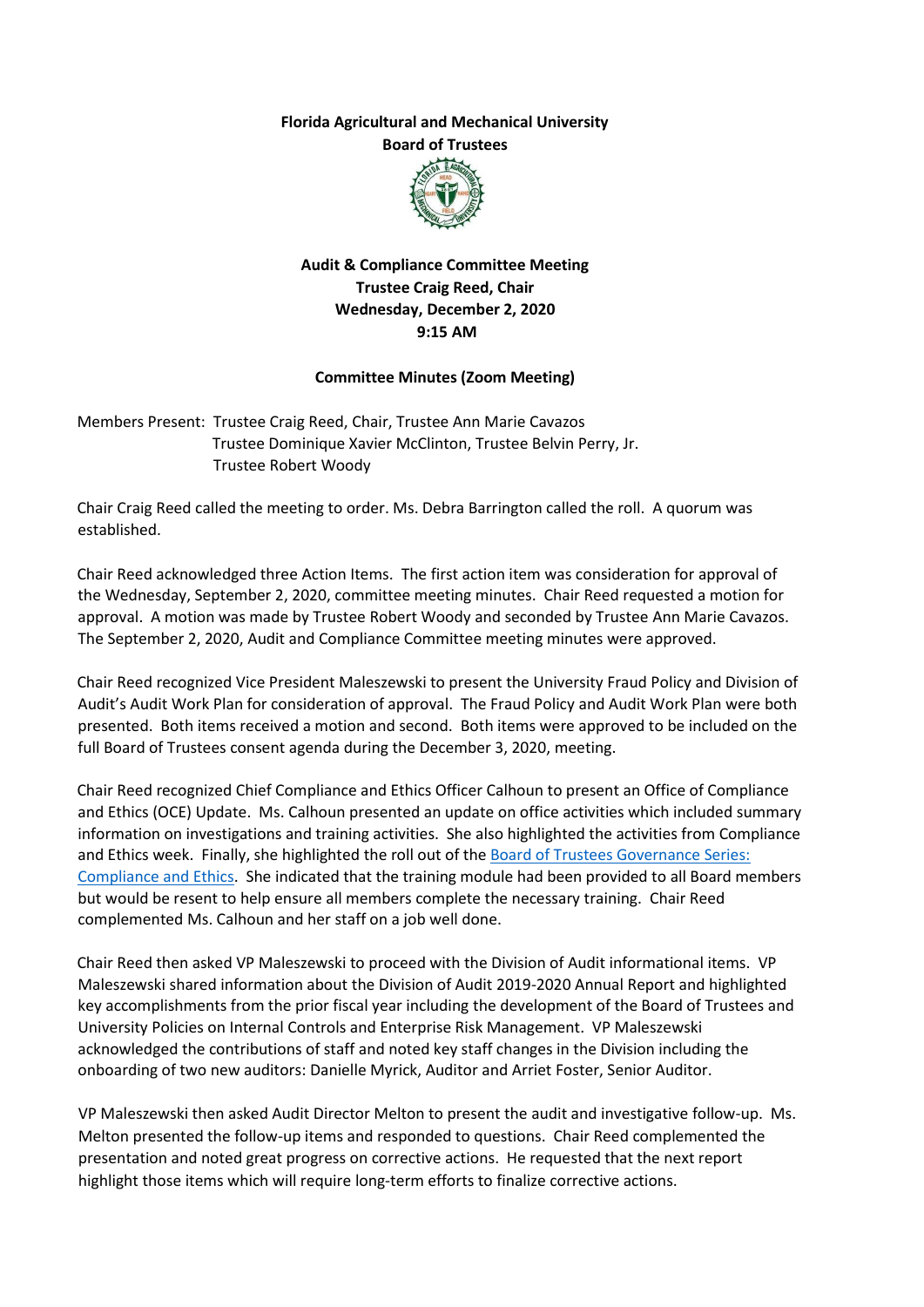AACC Minutes – Wednesday, December 2, 2020 Page 2

Ms. Melton provided an update on the FAMU Direct Support Organization (DSO) financial audit reports which had been complete since the last Audit and Compliance Committee meeting in September 2020. Ms. Melton reviewed the audit of the FAMU Foundation, FAMU National Alumni Association, and FAMU Rattler Boosters' Inc.

Chair Reed then recognized VP Maleszewski to report on the status of mandatory internal controls training. VP Maleszewski indicated that over 1,800 faculty and staff have received the training to date. He highlighted divisions, colleges, and schools with high rates of compliance with the mandatory training requirement. He then indicated that on-demand training would be available through January 31, 2020, and another update would be provided at the March committee meeting.

VP Maleszewski then outlined the process and timeline that will be used to provide an annual internal controls assessment and related assurance statement to the FAMU Board of Trustees.



Director of Audit Melton then provided an update to the committee on the status and results of the following audit projects:

- CARES Act Audit:
	- o Emergency Student Financial Aid Grants
	- o Institutional Funds
	- o HBCU Grants
- Federal Contracts and Disclosure Audit
- Knight Foundation Grant Audit (FY19-20)
- Transfer of Non-Athletic Auxiliary Funds Audit
- Performance Based Funding Date Integrity

Trustee Cavazos asked a question regarding purchasing card usage and Ms. Melton provided information about the process which requires mandatory training before an employee is authorized to have and use a FAMU purchasing card.

VP Maleszewski introduced the Division of Audit's newest Senior Auditor Arriet Foster and summarized her background for the committee.

Chair Reed and Trustee Cavazos both expressed their appreciation for the updates and commended staff for a job well done.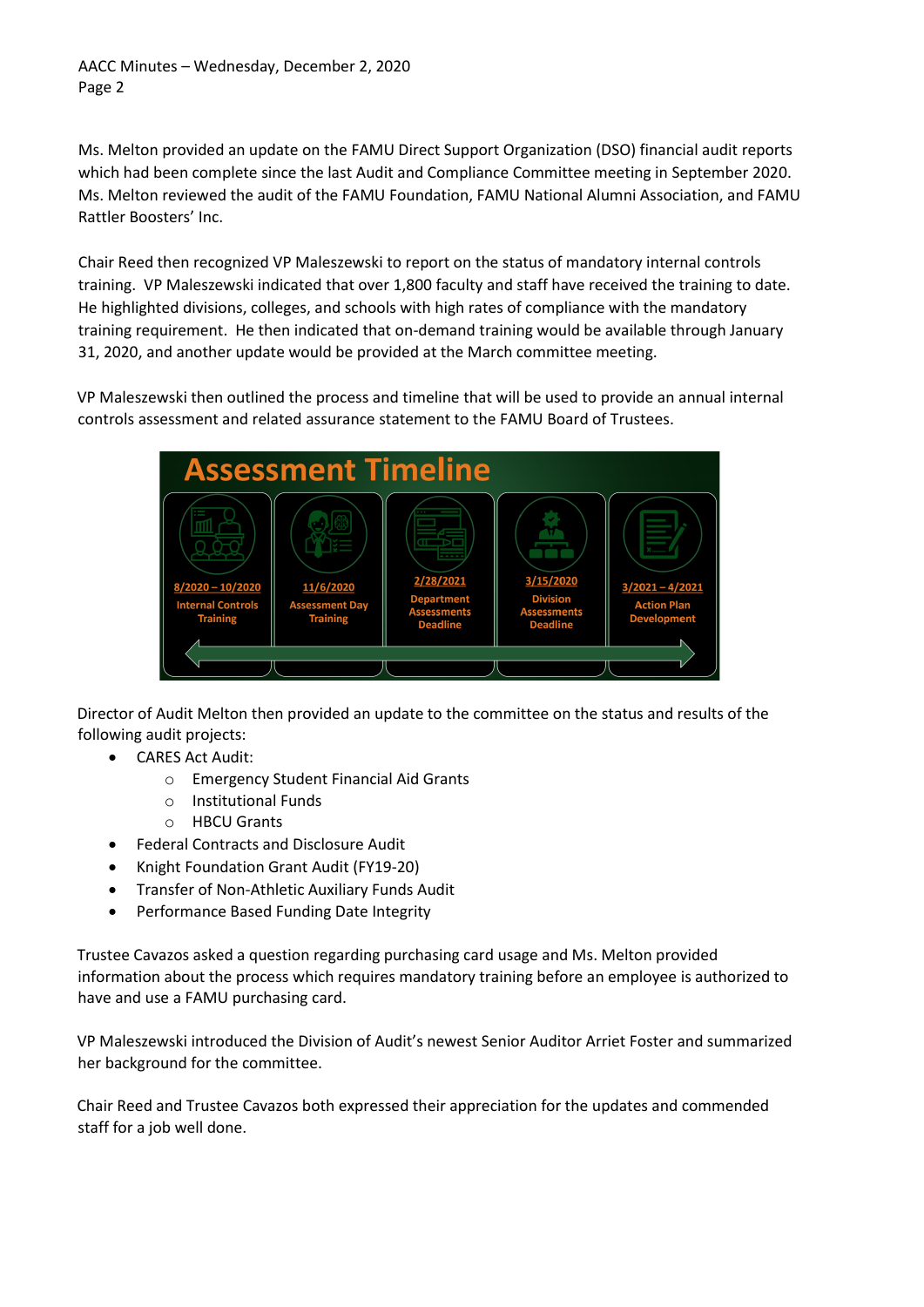AACC Minutes – Wednesday, December 2, 2020 Page 3

Before closing, Trustee Nicole Washington asked a question regarding the Athletic Budget and VP Maleszewski provided a response.

Chair Reed adjourned the meeting.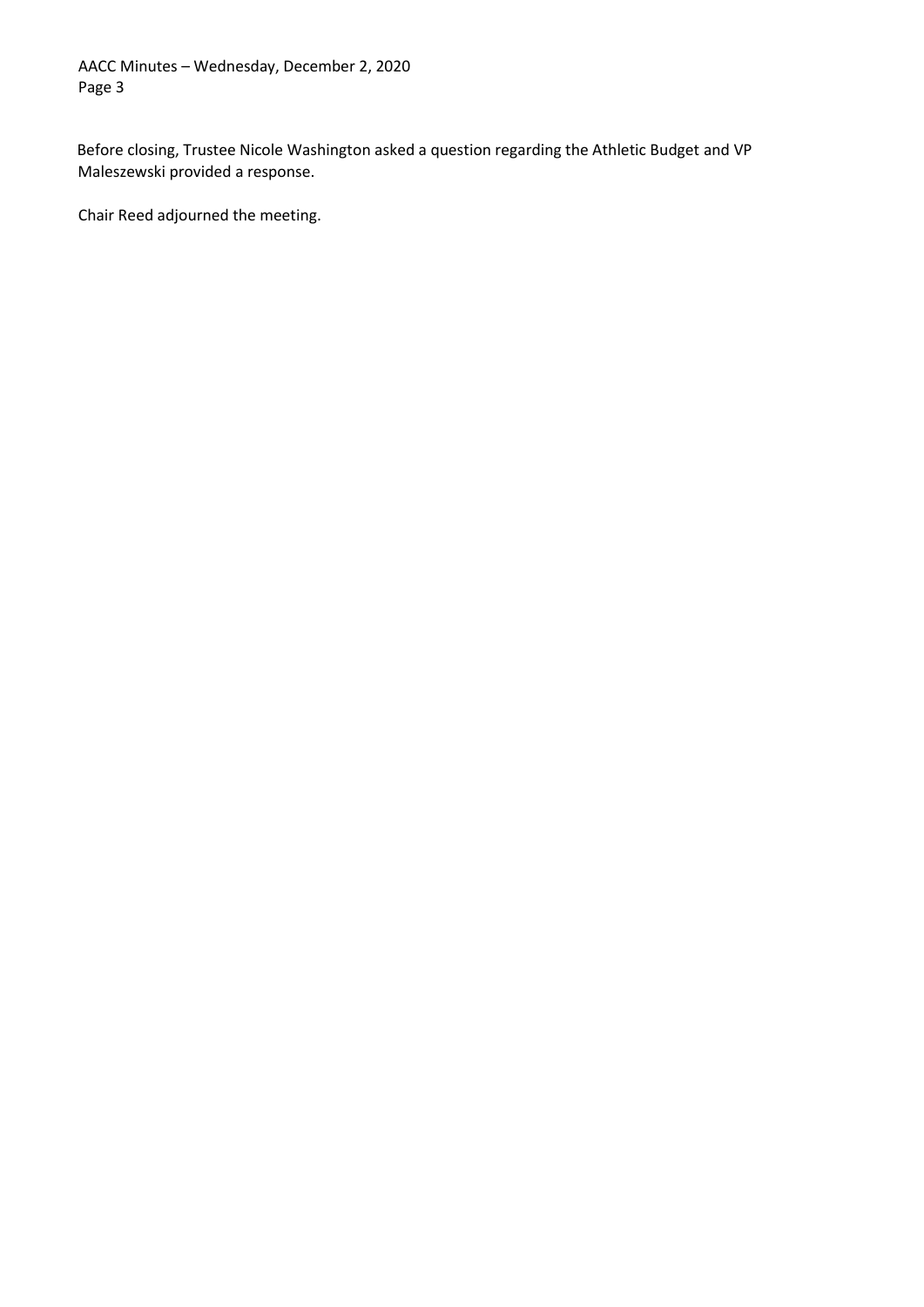# OFFICE OF COMPLIANCE AND ETHICS ACTIVITY REPORT

March 2021

# THE BREAKDOWN

# Mandatory Training Conflict of Interest

# Compliance Reviews and Follow Ups Spring Restart

#### Investigation Activities Mandatory Training **4 9 4 5** Reports Issued Referrals In Process Closed 0 2 4 6 8 *40% Male 70%* April 2021- Accountability *Female* March 2021- Rollout Snapshot January 2021- Communication plan kickoff; integration onto online platform. February 2021- Troubleshoot active directory February 2021- Content completion and Outreach Phase

Compliance Reviews

- A. Admissions
- B. Retroactive Withdrawal
- C. Curriculum Review

Updates:

- A. Continue providing advisory services regarding the Spring Restart.
- B. The Board of Trustees Governance Series Training continues with Module 2.
- C. Communication to increase awareness of upcoming FAMU Fundamentals: Mandatory Training for employees.
- D. Secured Huron firm to provide an external review of the Compliance and Ethics Program.
- E. Continued work with the Research work group to amend policies and processes to comply with federal and state expectations surrounding foreign influence, including updating BOT 2005-14.
- F. OCE included in the Information Technology Steering Committee (ITSC) which provides oversight and recommendations for the strategic direction of Information Technology Services.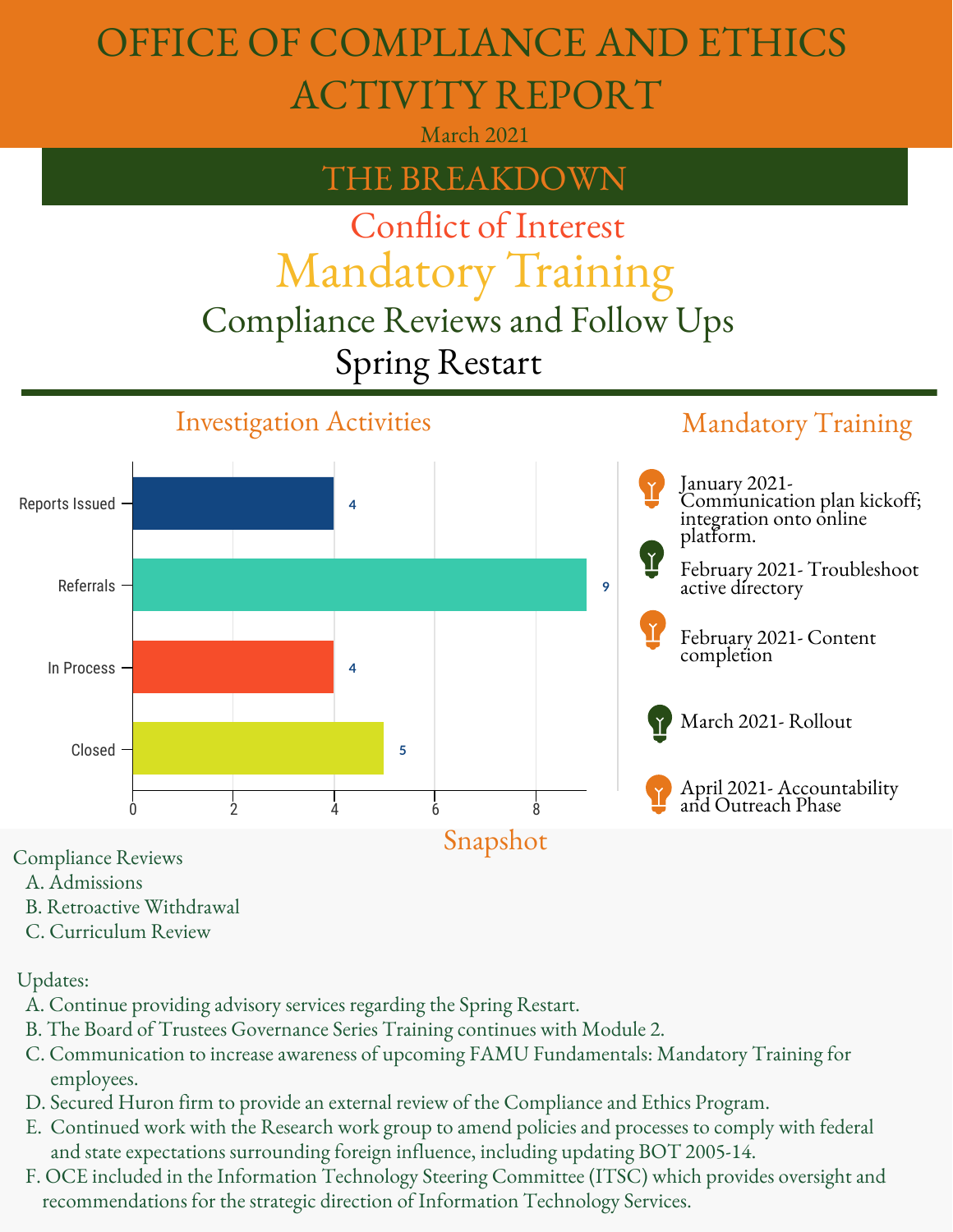



## **Memorandum**

- **To:** Craig Reed, Chair, Board of Trustees, Audit and Compliance Committee
- **From:** Joseph K. Maleszewski, Vice President, Division of Audit Deidre Melton, Director for Audit

bagh h. Malazh.

- **CC:** Larry Robinson, Ph.D., University President Board of Trustees Members Senior Leadership Team Members
- **Date:** February 16, 2021

**Re:** Status of Open Audit Findings

The Division of Audit worked with management to obtain an understanding of the actions taken by management since our November 18, 2020, report to the Audit and Compliance Committee. After validating each action taken by management, the Division of Audit prepared the following summary table followed by detailed information from management regarding the status of corrective actions and the level of residual risk for each audit finding.

|                | <b>Finding</b>                                                                                                                                                                              | <b>Status</b> | Original<br><b>Risk Level</b> | <b>Current</b><br><b>Risk Level</b> |
|----------------|---------------------------------------------------------------------------------------------------------------------------------------------------------------------------------------------|---------------|-------------------------------|-------------------------------------|
| $\mathbf{1}$   | 2019 Crowe Report: Information Security – Policies and<br>Procedures                                                                                                                        | <b>OPEN</b>   | <b>LOW</b>                    | <b>LOW</b>                          |
| $\overline{2}$ | 2018 Operational Audit Findings: Intercollegiate Athletics<br>Programs - Deficit Cash Balances                                                                                              | <b>OPEN</b>   | <b>HIGH</b>                   | <b>HIGH</b>                         |
| $\overline{3}$ | 2018-19 Risk Assessment: Bragg Stadium Safety and<br>Maintenance                                                                                                                            | <b>OPEN</b>   | <b>HIGH</b>                   | <b>MEDIUM</b>                       |
| $\overline{4}$ | 2018-19 Risk Assessment – Emergency Preparedness                                                                                                                                            | <b>OPEN</b>   | <b>HIGH</b>                   | <b>HIGH</b>                         |
| 5              | 2018-19 Risk Assessment – Hazardous Lab Chemicals                                                                                                                                           | <b>CLOSED</b> | <b>HIGH</b>                   | <b>MEDIUM</b>                       |
| 6              | FAMU DRS Florida Education Finance Program/Full-Time<br>Equivalent Student Enrollment (8/2020): 0351-01 Complete<br>and Accurate Student Attendance Records                                 | <b>CLOSED</b> | <b>MEDIUM</b>                 | <b>LOW</b>                          |
| $\overline{7}$ | FAMU DRS Florida Education Finance Program/Full-Time<br>Equivalent Student Enrollment (8/2020): 0351-02 Reported<br>Student Course Schedules Not in Agreement with Bell<br><b>Schedules</b> | <b>CLOSED</b> | <b>MEDIUM</b>                 | <b>LOW</b>                          |
| 8              | FAMU DRS Florida Education Finance Program/Full-Time<br>Equivalent Student Enrollment (8/2020): 0351-03 Retention of<br><b>Attendance Records</b>                                           | <b>CLOSED</b> | <b>LOW</b>                    | <b>LOW</b>                          |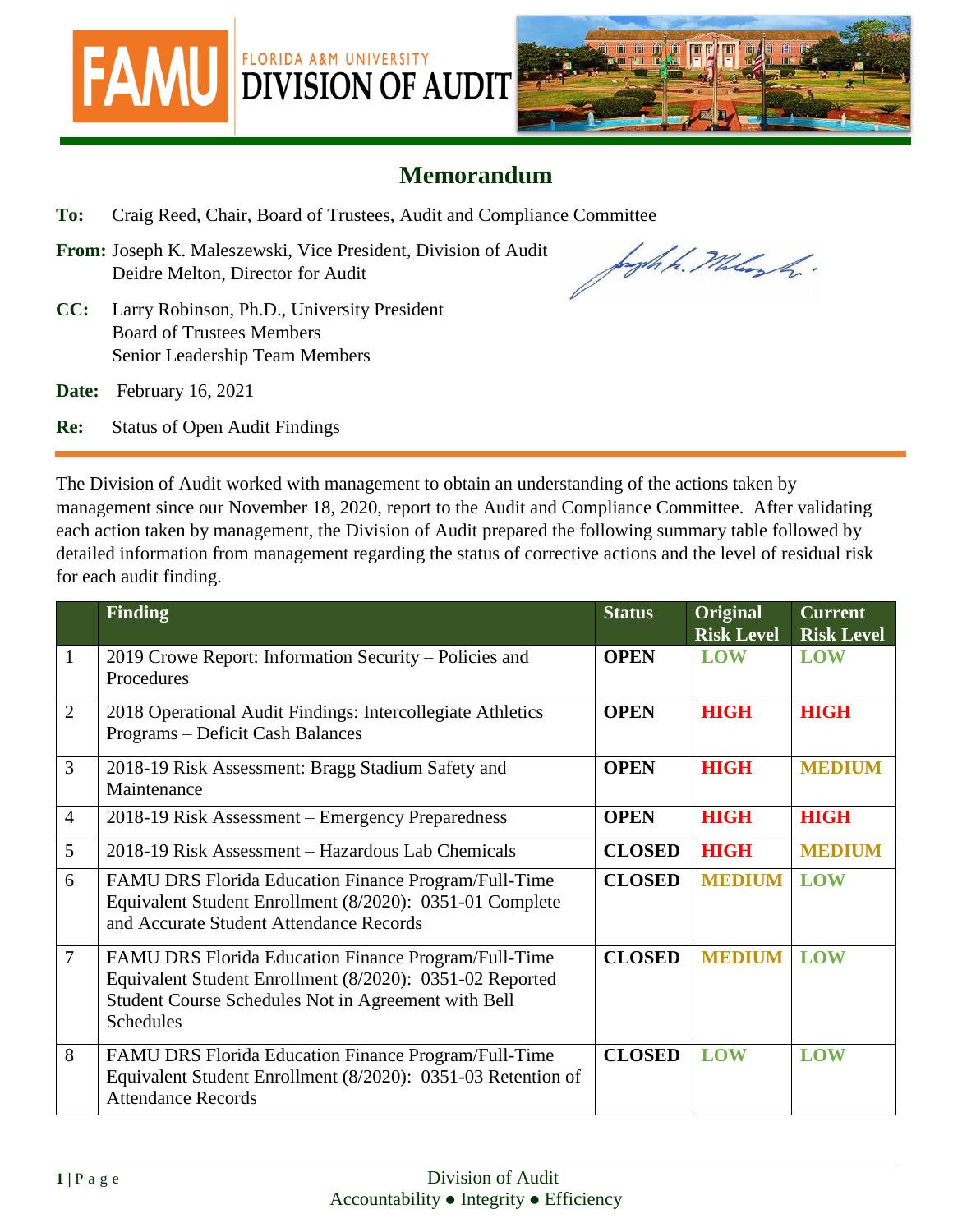

# **FAMU** DIVISION OF AUDIT



|    | <b>Finding</b>                                                                                                                                                                                                                                  | <b>Status</b> | <b>Original</b><br><b>Risk Level</b> | <b>Current</b><br><b>Risk Level</b> |
|----|-------------------------------------------------------------------------------------------------------------------------------------------------------------------------------------------------------------------------------------------------|---------------|--------------------------------------|-------------------------------------|
| 9  | FAMU DRS Florida Education Finance Program/Full-Time<br>Equivalent Student Enrollment (8/2020): 0351-04 Incorrectly<br><b>Reported ESE Student Course Schedule</b>                                                                              | <b>CLOSED</b> | <b>MEDIUM</b>                        | <b>LOW</b>                          |
| 10 | <b>FAMU DRS Florida Education Finance Program/Full-Time</b><br>Equivalent Student Enrollment (8/2020): 0351-05 Exceeding<br>6-Year Maximum Period Allowed for ESOL Funding                                                                      | <b>CLOSED</b> | <b>MEDIUM</b>                        | LOW                                 |
| 11 | <b>FAMU DRS Florida Education Finance Program/Full-Time</b><br>Equivalent Student Enrollment (8/2020): 035171/72 Teachers<br>Not Certified or Approved to Teach Out-of-Field. No Parent<br>Notification of Teacher Out-of-Field Teaching Status | <b>CLOSED</b> | <b>HIGH</b>                          | <b>LOW</b>                          |
| 12 | FAMU DRS Florida Education Finance Program/Full-Time<br>Equivalent Student Enrollment (8/2020): 035173 Valid Florida<br><b>Teaching Certificate</b>                                                                                             | <b>CLOSED</b> | <b>HIGH</b>                          | <b>LOW</b>                          |

### **Information Technology Services**

#### **1. 2019 Crowe Report: Information Security – Policies and Procedures**

a. **Status:** As part of the IT Centralization initiative, ITS completed an analysis of the findings included in the 2017-2018 Cloud Security Governance Audit, 2018-2019 Risk Assessment, and the 2019 Crowe Report. In addition to this analysis, ITS reviewed all existing information technology policy and procedures in order to determine a baseline for establishing best practices going forward. ITS has identified that over the past few years all of the audits and assessments have clearly established that the FAMU Information Technology security standards need to address National Institute of Standards and Technology (NIST) SP 800-53: *Security and Privacy Controls for Information Systems and Organizations* and NIST SP 800-171: *Protecting Controlled Unclassified Information in Nonfederal Systems and Organizations*. The comprehensive analysis and review process have led to the formulation of the **NIST Compliance Approach** in which ITS believes that every effort related to Information Technology Security controls should be made in accordance to overall compliance with NIST SP 800-53 and NIST SP 800-171.

The five polices that were identified within the Crowe report represent 5 of the 18 Security Control families identified within NIST SP 800-53 and NIST SP 800-171. In order to properly address the underlying intent of the Crowe Report, as well as previous audit findings, the University needs to revise the current BOT Enterprise Information Systems Security and Controls Policy 2008-01a. The revision of BOT Policy 2008-01a is necessary in order to fully comply with NIST SP 800-53 and NIST SP 800-171 and is the primary objective of the University Information Technology Security Policy. The draft policy is up for approval by FAMU Board of Trustees in its March 2021 meeting. Upon approval of the policy, the ITS will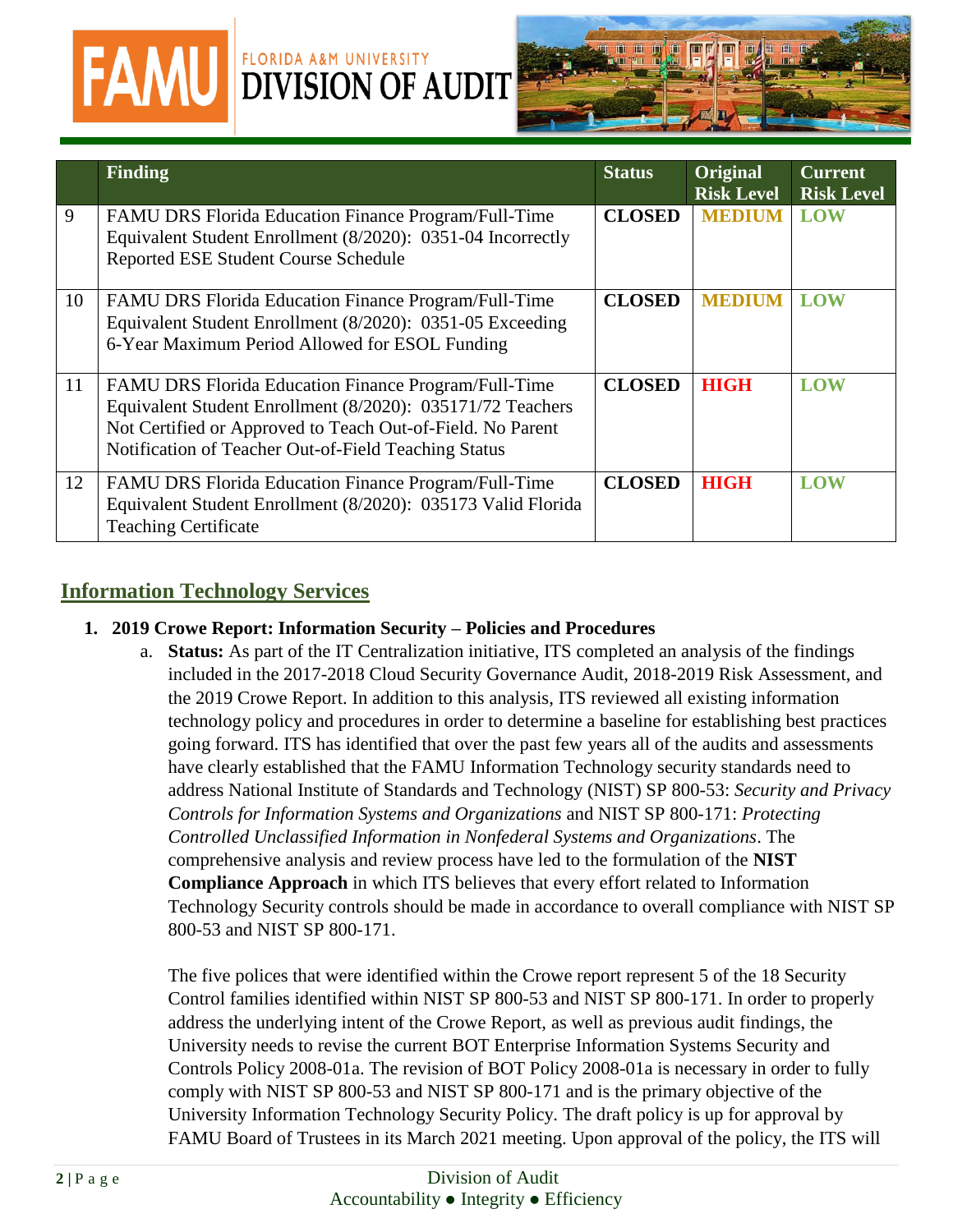develop the supporting standards to support the policy. ITS expects to complete the standards by July 2021. As a result, this item is considered **OPEN**.

b. **Risk:** The original risk level of this item was assessed as **LOW**. The risk level continues to be **LOW** until the above policy revision is approved.

#### **Athletics**

**1. 2018 Operational Audit Findings: Intercollegiate Athletics Programs – Deficit Cash Balances**

**FAMU DIVISION OF AUDIT** 

FLORIDA A&M UNIVERSITY

a. **Status:** Athletics took appropriate actions to balance their 2018-2019 and 2019-2020 budgets thereby avoiding deficit cash balances for those two fiscal years. They have taken steps to reduce expenses and increase fundraising in efforts to achieve a balanced budget for the 2020-2021 fiscal year. These efforts, if successful, will resolve the Board of Governors regulatory requirement that Athletics be a self-sustaining entity which was one issue related to this finding.

Another issue related to this finding was the University's repayment of transfers of unallowable auxiliary funds to cover athletic expenditures. While the University has successfully met the terms of the original 2016 repayment plan, in August 2019 an independent audit firm, noted additional unallowable transfers of auxiliary funds were made to Athletics. The University has adjusted their receivables to account for the additional unallowable expenses. In January 2021 the University developed a revised payment plan, extending payments from 12 years to 29 years. The extension was to allow for the Athletics program to repay the debt owed to auxiliaries without significantly hampering the operational and strategic efforts of the athletic program. The revised repayment plan was communicated to the Florida Board of Governors during their Audit and Compliance Committee Meeting on January 27, 2021. This item is considered **OPEN** until the University has successfully been removed from oversight by the Florida Board of Governors and the Legislative Audit Committee.

b. **Risk:** The original risk level of this item was assessed as **HIGH**. While Athletics has taken considerable actions to address the issues related to this finding, the risk remains **HIGH** for this finding to be repeated in the 2021 Operational Audit as a result of the additional unallowable transfers that were made by the University, the outstanding balance owed to auxiliaries, and uncertainties of the impacts a continued pandemic will have on athletic operations.

#### **2. 2018-19 Risk Assessment: Bragg Stadium Safety and Maintenance**

- a. **Status:** Athletics, working in conjunction with Finance and Administration, developed a schedule and timeline to address ADA, safety, and maintenance issues at Bragg Stadium. The plan is broken into the following two phases:
	- i. **Phase 1:** November 3, 2020 September 30, 2021
		- 1. Metal pan and seat replacement, steel frame water blasting and repainting is essential to the safety of Bragg Stadium. This phase also includes replacing all steel pans and seats. The design will also include the water blasting and repainting of the steel frame seating replacement and we will entertain alternates pricing for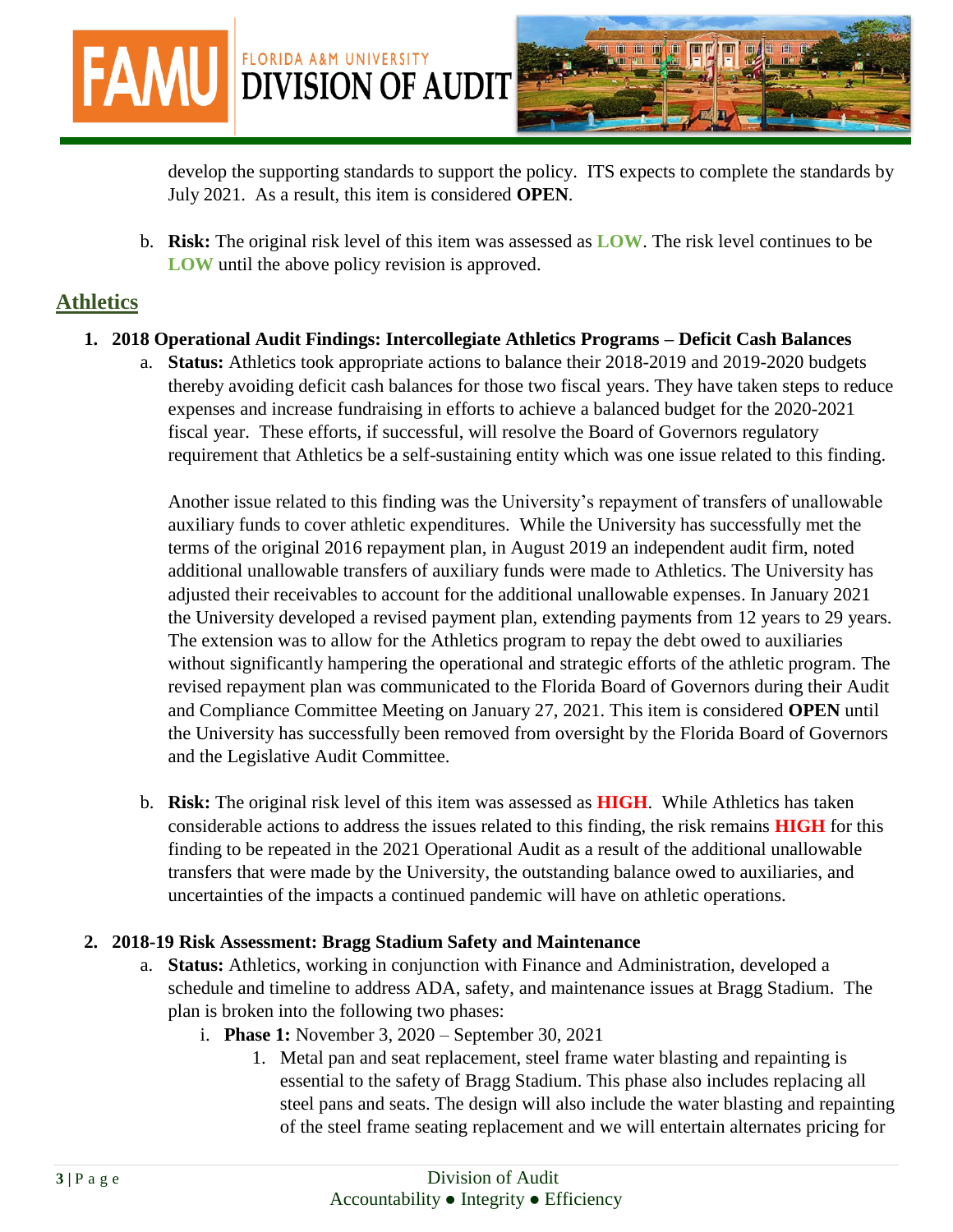**FAMU DIVISION OF AUDIT** 

the Restrooms for Handicap/ ADA accessibility. Any steel repair details will be included.

- 2. **Actions Taken to Complete Phase I:** The University have entered into contract with Barkley Engineering for design services for Phase I of the Bragg Stadium Renovation Project. The University have also entered into contract with Southern Bleachers to expedite the design on the replacement bleacher system. Ram Construction has started obtaining pricing for phase I construction scope.
- ii. **Phase 2:** January 11, 2021 February 1, 2021

FLORIDA A&M UNIVERSITY

- 1. This phase includes the removal and replacement of the press box. The initial portion of phase would include an analysis of the needs of the University for the size and use of this facility. The Concession stands and restroom renovation would be to upgrade and modernize the existing concession stands and restrooms. In addition, this phase includes upgrading the stadium lighting and sound system.
- 2. **Actions Taken to Complete Phase II:** The Request for Design Services for Phase II has been issued.

FAMU has secured funding through the BluePrint Intergovernmental Agency Grant for Phase I and Phase II. Barkley Engineering has certified the use of the Bragg Stadium press box and seating for the 2021 season. This item remains **OPEN** until construction is completed to resolve the safety and ADA issues.

b. **Risk:** The original risk level of this item was assessed as **HIGH**. While Athletics has taken the notable step of securing funds to address the issues outlined in the original finding, the risk remains **HIGH** until a fully actionable plan is developed and implemented by the University, that will allow for Bragg Stadium to be recertified for continued usage and reduce University liability associated with ADA compliance violations.

## **Finance and Administration**

#### **1. 2018-19 Risk Assessment – Emergency Preparedness**

- a. **Status:** The original emergency preparedness findings centered around issues related to the University adequately preparing for hurricanes, or other weather-related events. This included identifying a dedicated funding source, establishing an evacuation plan, and hardening a building on FAMU campus that meet state requirements as a hurricane shelter. The University has taken several steps related to Emergency Preparedness to address these issues:
	- i. **Identifying a Dedicated Funding Source.** The University created a cross-functional team to develop a three-year financial plan to address emergency preparedness needs. FAMU Budgets across divisions (i.e., Police Department, Environmental Health and Safety, Health Services, Plant Operations and Maintenance, etc.) were evaluated to assess if some of the emergency preparedness needs can be addressed by existing budgets. In the interim, the University remains committed to using contingency funding to cover any gaps in funding should an emergency arise.
	- ii. **Establishing an Evacuation Plan.** General emergency evacuation plans are posted in multiple locations in each building. The Continuity of Operations Plan identifies a process for evacuation of students residing on campus prior to weather related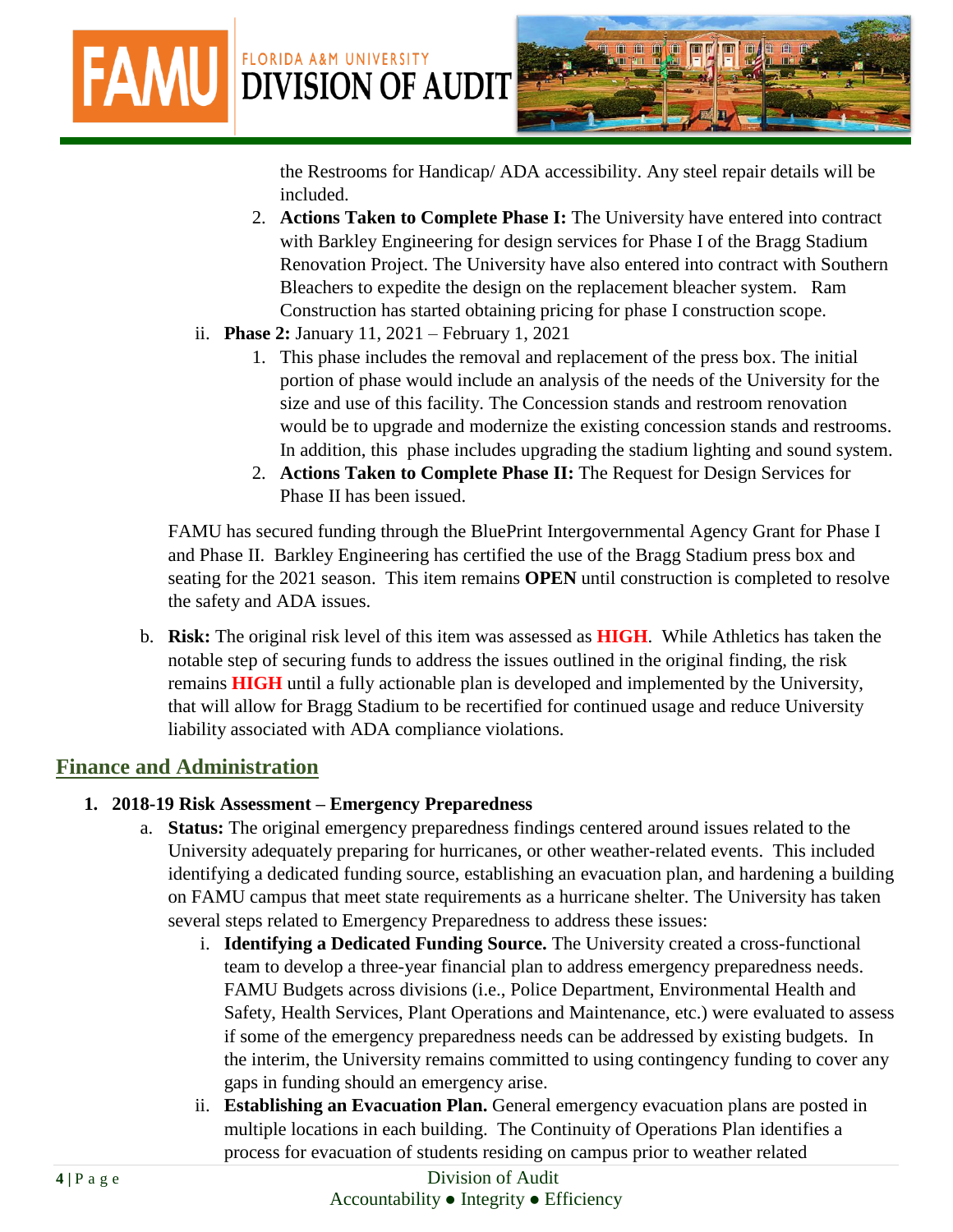# **FAMU DIVISION OF AUDIT** FLORIDA A&M UNIVERSITY



emergencies such as hurricanes (page 25-26). The plan includes closely monitoring the weather to determine the likely path of impact, contacting possible alternate facilities and coordinating with the Red Cross regarding shelter locations. Considering the uncertainty of hurricane impac6ts, the University has relied on relationships with a variety of other institutions within the SUS or throughout the southeast to provide aid as needed. It was determined by the Housing Director, that approximately 5-10% of the students in on campus housing may need assistance evacuating. The vast majority of students either return home or do not need assistance evacuating.

- iii. **Hardening a Building on FAMU Campus.** The University is in the process of researching grant funding opportunities that could be used to address the hardening of current infrastructure that would meet State guidelines for a hurricane shelter. FEMA has been identified as the agency that may assist the University with funding to enhance University building(s) for emergency readiness.
- iv. **Emergency Management Director.** The University is continuing with the hiring process for an Emergency Management Director. This director will be responsible for overseeing all emergency preparedness efforts. The position was posted in October 2020 and January 2021. While interviews have not been scheduled at this time, the Chair of the Search Committee anticipated having final candidate recommendations by March 5, 2021.

While the University has made progress on the issues related to identifying a dedicated funding source and establishing an evacuation plan, the Division of Audit will discuss these actions with the new Emergency Management Director, to ensure the actions fully meet industry standards and best practices. Additionally, the issues related to hardening a building on FAMU campus remains unresolved. Therefore, the finding remains **OPEN**, until these plans for building hardening have been finalized and/or implemented.

**Risk:** The original risk level of this item was assessed as **HIGH**. The risk remains **HIGH** for this finding while the University identifies new leadership to oversee the emergency management function, and works to develop comprehensive plans to address issues identified within the current budgetary constraints placed on the University.

#### **Research**

#### **1. 2018-19 Risk Assessment – Hazardous Laboratory Chemicals**

- a. **Status:** At the December 2020 Board of Trustees meeting, DoA reported that Division of Research had taken steps and made progress to address issues in the areas described below:
	- Chemical purchasing;
	- Chemical inventory tracking and monitoring;
	- Chemical disposal cost; and
	- Tracking and monitoring of lab personnel safety training attendance.

The finding was open at the December 2020 Board of Trustees meeting contingent upon the release of the 2020 campus wide lab safety inspection results. Lab safety inspections examine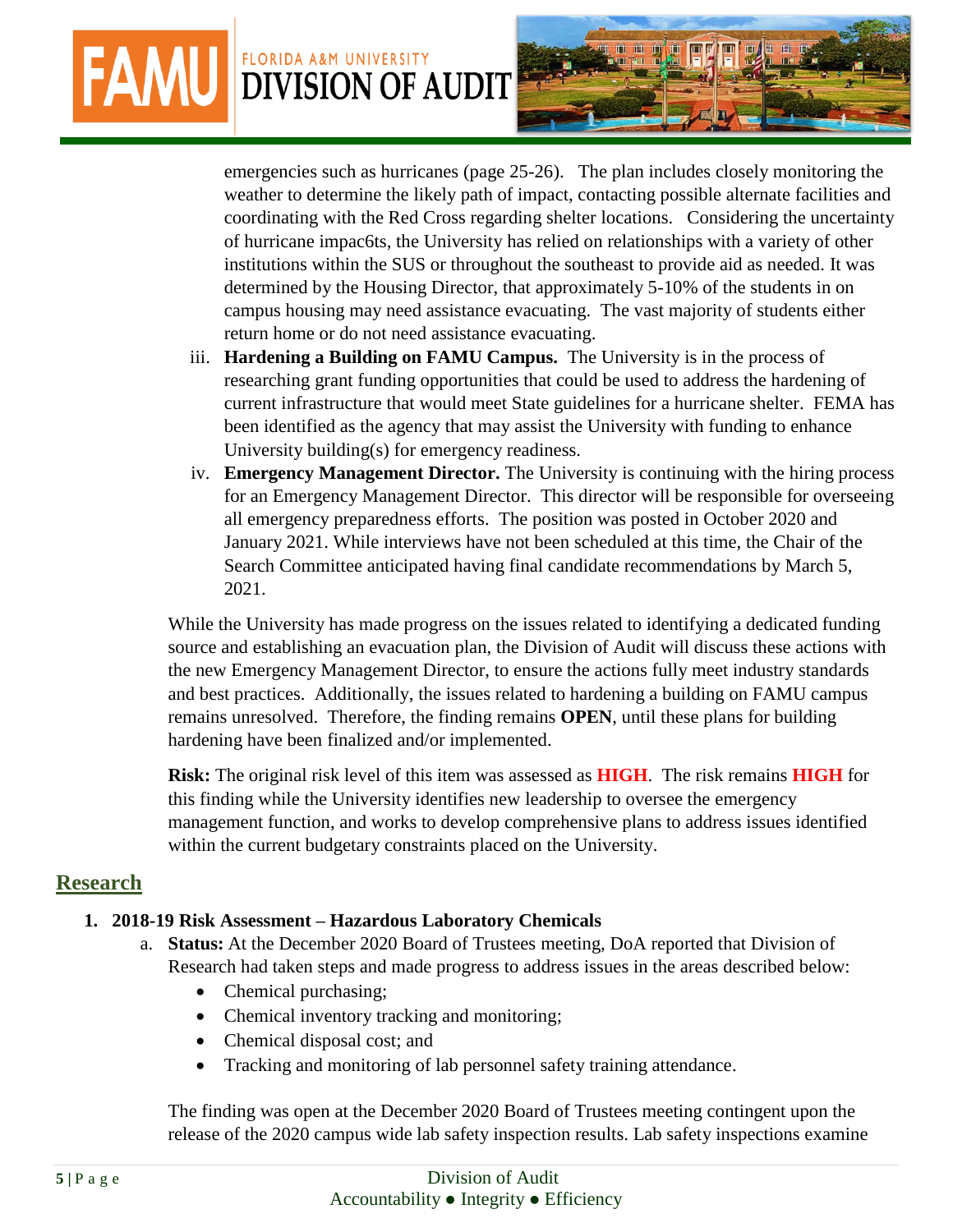areas include but are not limited to 1) fire inspection, 2) chemical inventory and storage, 3) tracking of chemical inventory, 4) lab personnel safety training, and 5) the presence of lab safety instructions. The inspection results are key performance indicators of the effectiveness of the mitigating controls implemented by management.

The 2020 campus wide lab safety inspection results indicated that 80 of the 113 labs passed the inspections (71%). The labs that did not pass the initial inspection subsequently went through reinspection and six passed the reinspection. As a result, the total passing rate increased to 76%. This is a significant improvement from the 2019 campus wide lab safety inspection, which revealed a passing rate of 39%.

Although the lab safety inspection passing rate has room for continuous improvement to achieve further compliance, the Division of Research has implemented control procedures to address issues related to hazardous lab chemicals and lab safety, that is expected to result in increased compliance. As a result, this item is **CLOSED**.

b. **Risk:** The risk level of this item was assessed as **MEDIUM** at the December 2020 assessment. Despite the corrective measures put in place by Division of Research, the risk remains **MEDIUM,** due to the hazardous nature of chemicals in labs.

## **FAMU Developmental Research School**

**FAMU** DIVISION OF AUDIT

- **1. FAMU DRS Florida Education Finance Program/Full-Time Equivalent Student Enrollment (8/2020): 0351-01 Complete and Accurate Student Attendance Records**
	- a. FAMU DRS administrators have taken the following actions to address the issues and prevent reoccurring findings in the future:
		- i. On July 9, 2020, in conjunction with the Panhandle Area Educational Consortium (PAEC), FAMU DRS conducted an attendance workshop for DRS administration, school leaders and attendance staff to train individuals on the required Automated Student Attendance Record System standards and protocols (through the FOCUS Student Information System) and to ensure that all requirements are being met district-wide.
		- ii. On August 4, 2020, in conjunction with the Panhandle Area Educational Consortium (PAEC), FAMU DRS conducted an attendance and grades workshop for DRS faculty and staff members to train individuals on the required Automated Student Attendance Record System standards (through the FOCUS Student Information System) and protocols and ensure that all requirements are being met district-wide.
		- iii. FAMU DRS established the 2020-21 DRS K-12 Attendance Committee. One objective of the DRS Attendance Committee is to ensure that the district is meeting comprehensive attendance requirements as set forth by the Florida Department of Education and the state of Florida. To date, the committee has revised the DRS attendance policy to improve enforcement practices and school administrators have implemented faculty trainings and flowcharts within each school to train and inform teachers on the attendance policy and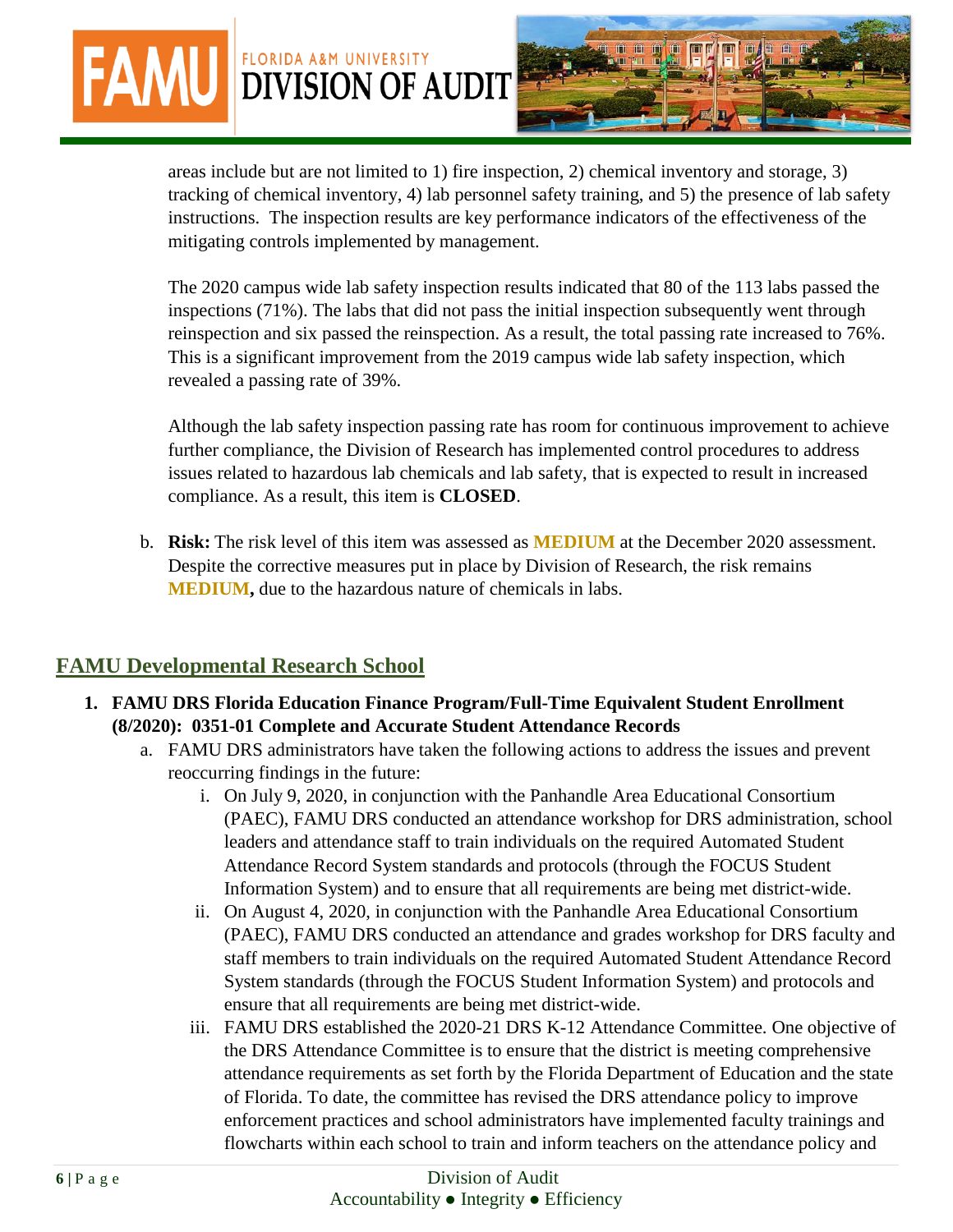requirements, including daily enforcement. The FAMU DRS Leadership Team also meet on a weekly basis to review attendance data and implement best practices district-wide to improve student attendance and attendance patterns including teacher input of attendance and school leader and district monitoring.

The actions taken by FAMU DRS Administration is appropriate to address the issues identified in the original report and reduce the risk of the finding reoccurring. The Division of Audit received information to validate that all necessary personnel attended the appropriate training on attendance, we also reviewed the revised attendance policy. As a result, this item is **CLOSED**.

- c. **Risk:** The original risk level of this item was assessed as **MEDIUM.** After taking into consideration the actions by FAMU DRS to establish the appropriate policies and training, the risk level has been lowered to **LOW**.
- **2. FAMU DRS Florida Education Finance Program/Full-Time Equivalent Student Enrollment (8/2020): 0351-02 Reported Student Course Schedules Not in Agreement with Bell Schedules**

**FAMU DIVISION OF AUDIT** 

- a. FAMU DRS administrators have taken the following actions to address the issues and prevent reoccurring findings in the future:
	- i. On July 9, 2020, in conjunction with the Panhandle Area Educational Consortium (PAEC), FAMU DRS conducted an attendance workshop for DRS administration, school leaders and attendance staff to train individuals on the required Automated Student Attendance Record System standards and protocols (through the FOCUS Student Information System) and to ensure that all requirements are being met district-wide. The workshop included proper coding of student schedules for reporting student enrollment and attendance.
	- ii. FAMU DRS will continue to work with PAEC and its MIS and Guidance Departments to monitor and ensure that student course schedules are correctly reported in the district's Student Information System (SIS) for FTE purposes district-wide. Mid-year monitoring took place January 2021.

The actions taken by FAMU DRS Administration is appropriate to address the issues identified in the original report and reduce the risk of the finding reoccurring. The Division of Audit received information to validate that all necessary personnel attended the appropriate training on attendance, we also reviewed the monitoring report for January 2021. As a result, this item is **CLOSED**.

- d. **Risk:** The original risk level of this item was assessed as **MEDIUM.** After taking into consideration the actions by FAMU DRS to establish the appropriate policies and training, the risk level has been lowered to **LOW**.
- **3. FAMU DRS Florida Education Finance Program/Full-Time Equivalent Student Enrollment (8/2020): 0351-03 Retention of Attendance Records**
	- a. FAMU DRS administrators have taken the following actions to address the issues and prevent reoccurring findings in the future: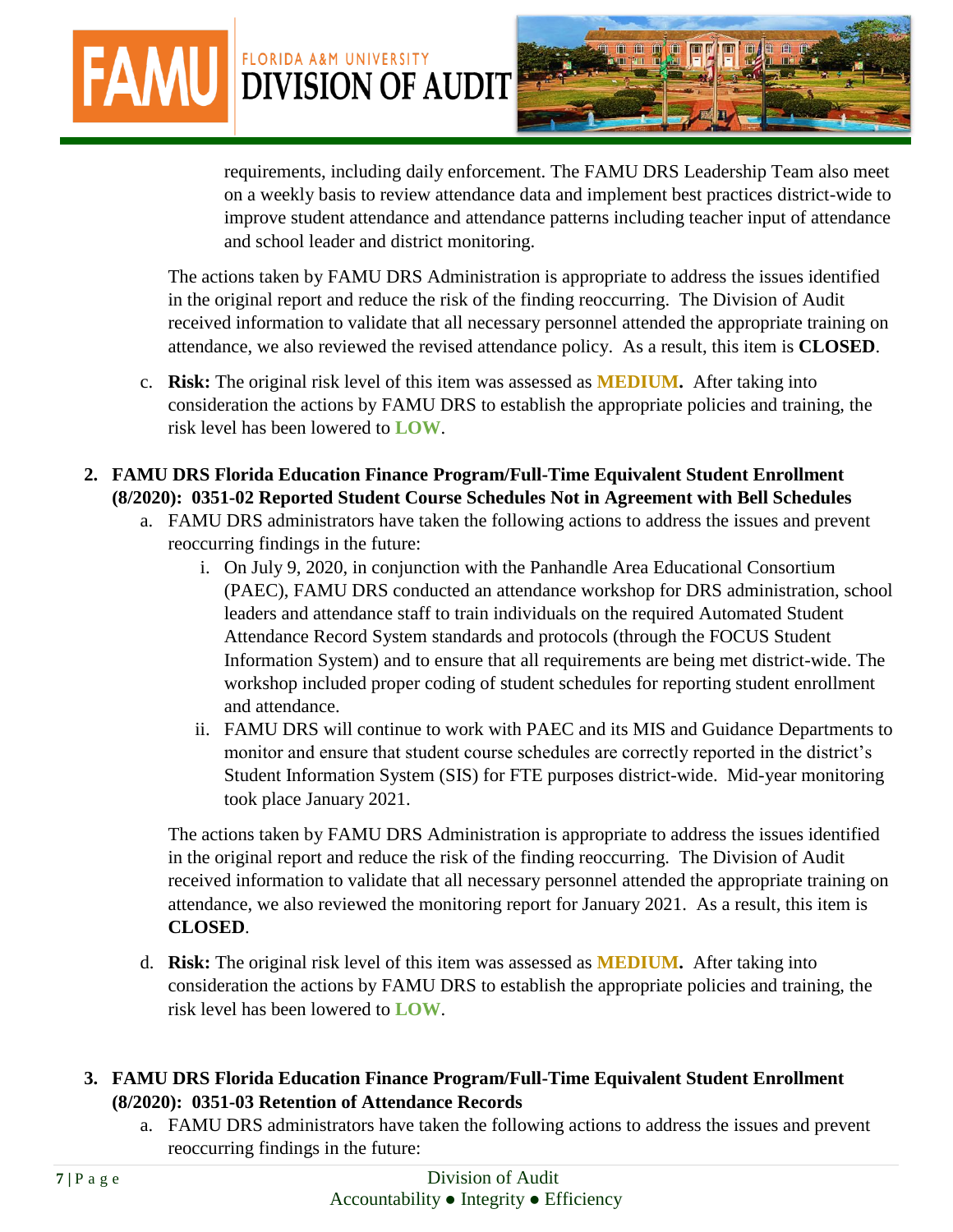**FAMU DIVISION OF AUDIT** 



i. FAMU DRS plans to increase its share file capacity to include attendance records and related documents to be placed in a central location district and school-wide.

The actions taken by FAMU DRS Administration is appropriate to address the issues identified in the original report and reduce the risk of the finding reoccurring. The Division of Audit reviewed and validated attendance records in the SharePoint file. As a result, this item is **CLOSED**.

**Risk:** The original risk level of this item was assessed as **LOW**. After taking into consideration the actions by FAMU DRS to establish the appropriate Sharefile capacity, the risk level continues to be **LOW**.

- **4. FAMU DRS Florida Education Finance Program/Full-Time Equivalent Student Enrollment (8/2020): 0351-04 Incorrectly Reported ESE Student Course Schedule**
	- a. FAMU DRS administrations have taken the following actions to address the issues and prevent reoccurring findings in the future:
		- i. On July 9, 2020, in conjunction with the Panhandle Area Educational Consortium (PAEC), FAMU DRS conducted an attendance workshop for DRS administration, school leaders and attendance staff to train individuals on the required Automated Student Attendance Record System standards and protocols (through the FOCUS Student Information System) and to ensure that all requirements are being met district-wide. The workshop included proper coding of student schedules for reporting student enrollment and attendance.
		- ii. FAMU DRS will continue to work with PAEC and its MIS and Guidance Departments to monitor and ensure that student course schedules are correctly reported in the district's Student Information System (SIS) for FTE purposes district-wide. Mid-year monitoring took place January 2021.

The actions taken by FAMU DRS Administration is appropriate to address the issues identified in the original report and reduce the risk of the finding reoccurring. The Division of Audit received information to validate all necessary personnel were appropriately trained on the required Automated Student Attendance Record System standards and protocols, and reviewed the mid-year monitoring report for effectiveness. As a result, this item is **CLOSED**.

- e. **Risk:** The original risk level of this item was assessed as **MEDIUM.** After taking into consideration the actions by FAMU DRS to establish the appropriate training, the risk level has been lowered to **LOW**.
- **5. FAMU DRS Florida Education Finance Program/Full-Time Equivalent Student Enrollment (8/2020): 0351-05 Exceeding 6-Year Maximum Period Allowed for ESOL Funding**
	- a. FAMU DRS administrations have taken the following actions to address the issues and prevent reoccurring findings in the future: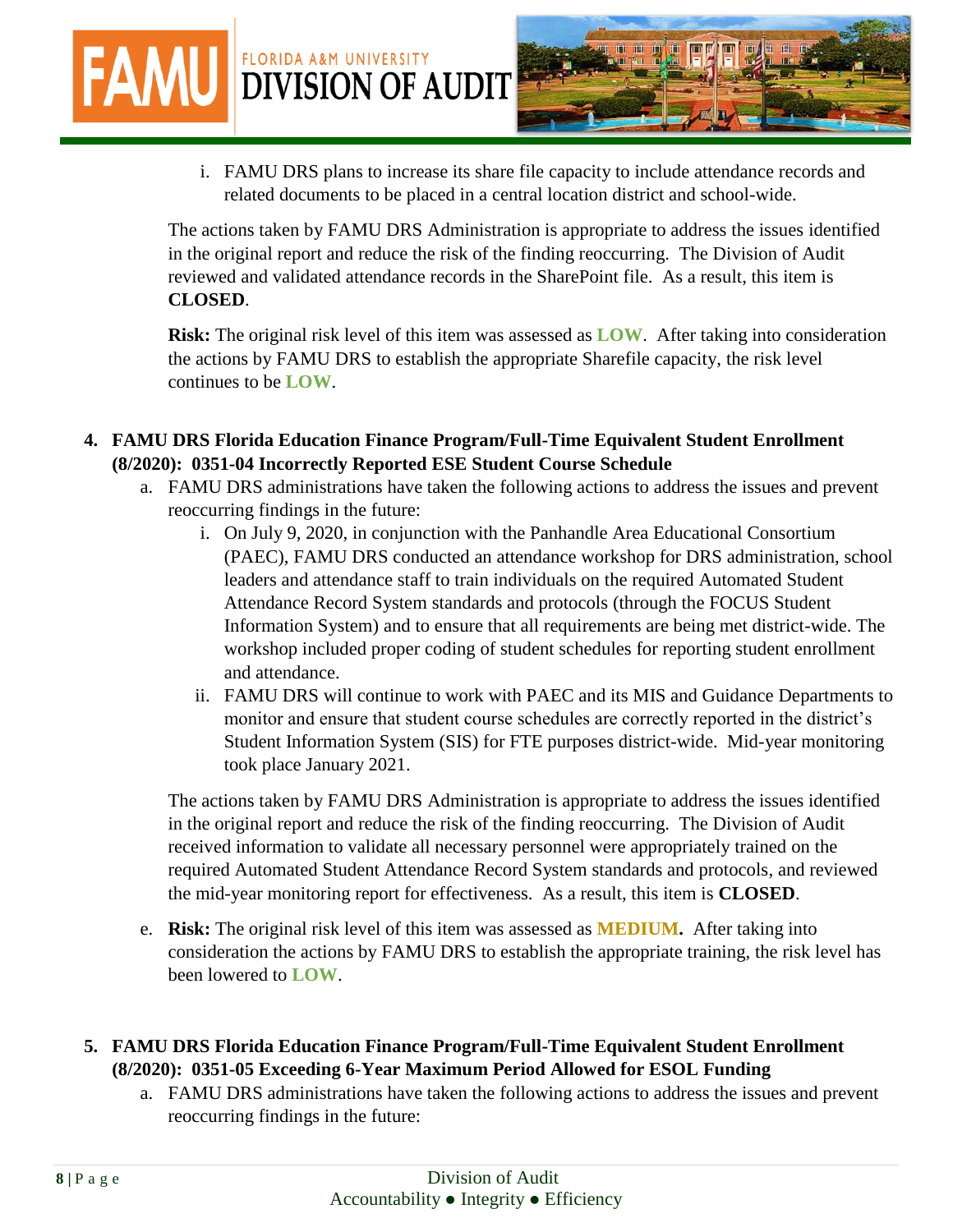**FAMU DIVISION OF AUDIT** i. FAMU DRS district administrators met with the ESOL/ELL Department to implement best practices to ensure that identified student are correctly reported in the district's Student Information System (SIS) for FTE purposes and are reported within the allowable period for state funding for ESOL. Mid- year monitoring will take place

> The actions taken by FAMU DRS Administration is appropriate to address the issues identified in the original report and reduce the risk of the finding reoccurring. The Division of Audit received information to validate all necessary personnel were appropriately trained on the required English for Speakers of Other Languages (ESOL) standards, and reviewed the mid-year monitoring report for effectiveness. As a result, this item is **CLOSED**.

- f. **Risk:** The original risk level of this item was assessed as **MEDIUM.** After taking into consideration the actions by FAMU DRS to establish the appropriate policies, the risk level has been lowered to **LOW**.
- **6. FAMU DRS Florida Education Finance Program/Full-Time Equivalent Student Enrollment (8/2020): 035171/72 Teachers Not Certified or Approved to Teach Out-of-Field. No Parent Notification of Teacher Out-of-Field Teaching Status**

January 2021.

- a. FAMU DRS administrations have taken the following actions to address the issues and prevent reoccurring findings in the future:
	- i. FAMU DRS identified all teachers who have not met the required 60 in-service training points (or more) in ESOL strategies required by SBE Rule 6A-1.0503 FAC and listed such teachers on the district's website as required. The parents of the students being taught were notified immediately of the teachers' out-of-field status via letter. Each teacher was also required to acknowledge and sign an "agreement to earn" letter stipulating that all requirements will be met before the state mandated deadline.

The actions taken by FAMU DRS Administration is appropriate to address the issues identified in the original report and reduce the risk of the finding reoccurring. The Division of Audit received information to validate all necessary personnel were appropriately trained on the required English for Speakers of Other Languages (ESOL) standards, and reviewed the mid-year monitoring report for effectiveness. As a result, this item is **CLOSED**.

**Risk:** The original risk level of this item was assessed as **HIGH.** After taking into consideration the actions by FAMU DRS to establish the appropriate policies, the risk level has been lowered to **LOW**.

- **7. FAMU DRS Florida Education Finance Program/Full-Time Equivalent Student Enrollment (8/2020): 035173 Valid Florida Teaching Certificate**
	- a. FAMU DRS administrations have taken the following actions to address the issues and prevent reoccurring findings in the future: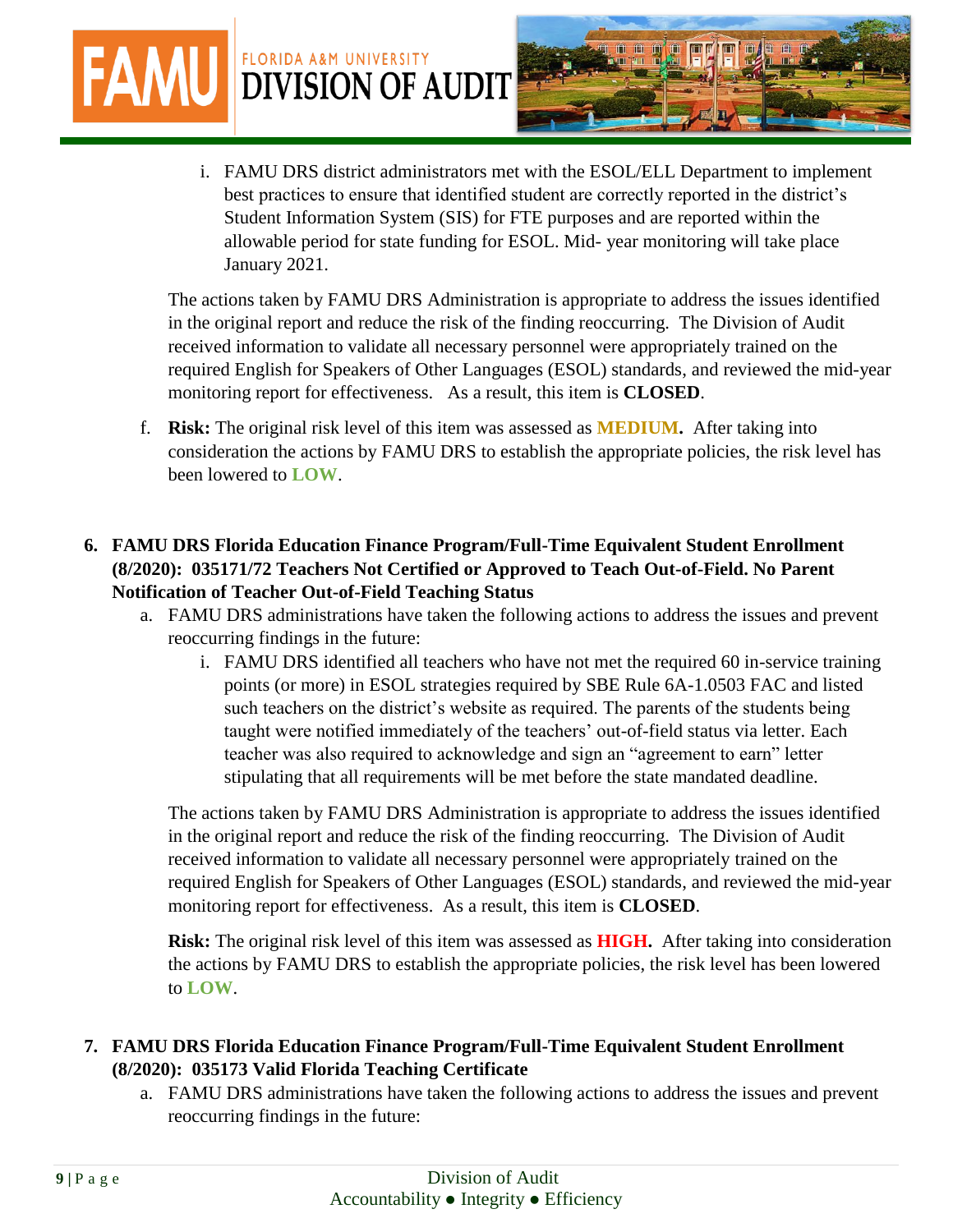

i. FAMU DRS has identified all teachers that are deemed adjunct instructors and proper documentation is on file with Human Resources for each teacher. The FAMU DRS Professional Development and Human Resource Department is working with each teacher to ensure proper certification.

The actions taken by FAMU DRS Administration is appropriate to address the issues identified in the original report and reduce the risk of the finding reoccurring. The Division of Audit received documentation of valid teaching certificates for two teachers that previously did not have one. As a result, this item is **CLOSED.**

**Risk:** The original risk level of this item was assessed as **HIGH.** After taking into consideration the actions by FAMU DRS to establish the appropriate policies, the risk level has been lowered to **LOW**.

**FAM**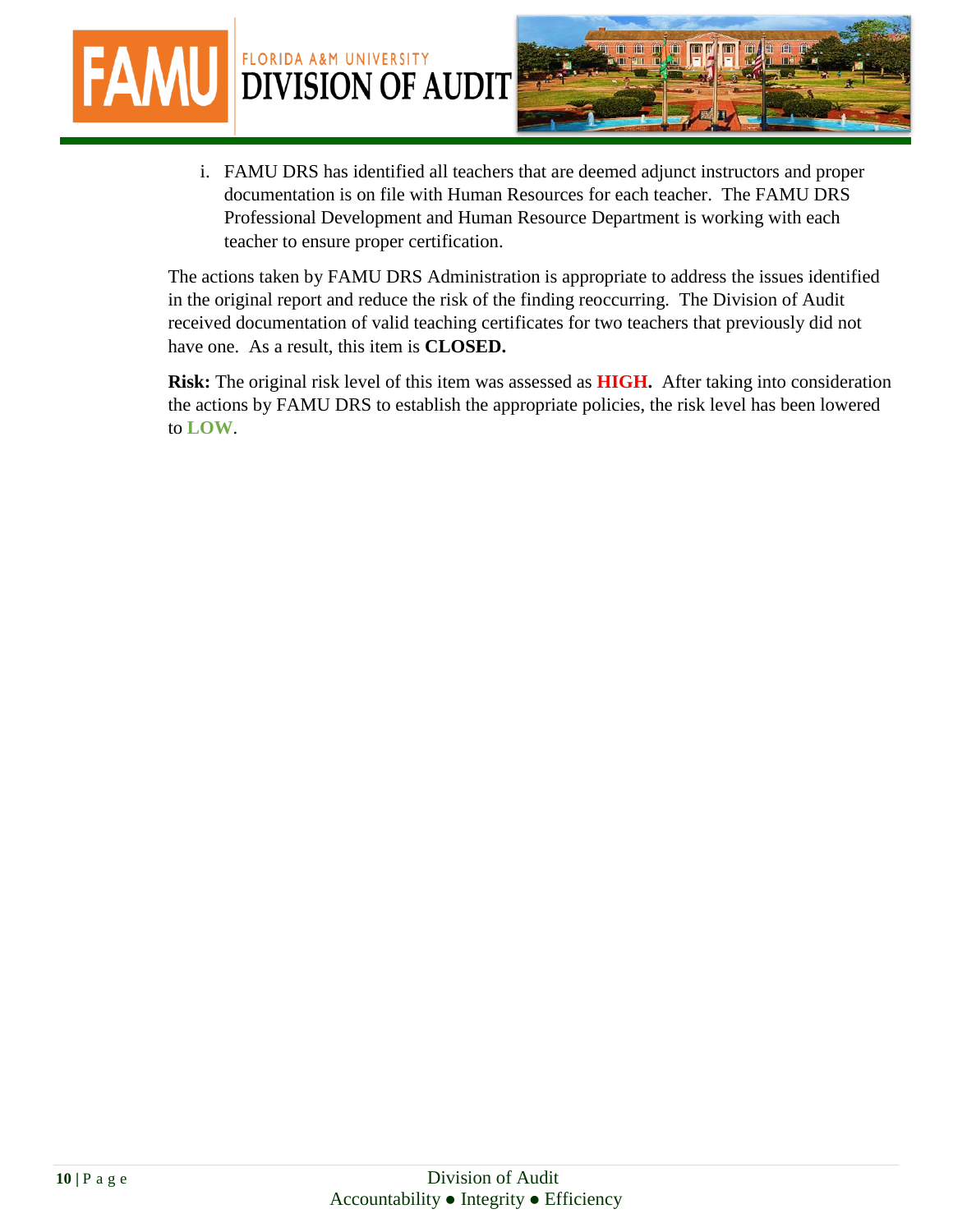

 $\overline{a}$ 

**FLORIDA AGRICULTURAL AND<br>MECHANICAL UNIVERSITY** 

#### **External Audit and Review Calendar**

**February 16, 2021**

| <b>Name of Audit or Entity</b>                                                 | Frequency             | <b>Type</b><br>(Financial,<br>Operational, or<br>Compliance) | Date of Last or<br><b>Upcoming Audit</b><br>or Review | <b>Conducted By</b>                                                          | <b>Report Issued to</b><br>(Legislature, Governor, Board,<br><b>President, Vice President,</b><br><b>Executive Director)</b> |
|--------------------------------------------------------------------------------|-----------------------|--------------------------------------------------------------|-------------------------------------------------------|------------------------------------------------------------------------------|------------------------------------------------------------------------------------------------------------------------------|
| Comprehensive Annual Financial Report                                          | Annual <sup>1</sup>   | Combination                                                  | February $2020^2$                                     | Department of Financial<br>Services                                          | Legislature and Governor                                                                                                     |
| <b>FAMU Financial Statement Audit</b>                                          | Annual                | Financial                                                    | March $20213$                                         | <b>Auditor General</b>                                                       | Legislature                                                                                                                  |
| <b>FAMU</b> Operational Audit                                                  | Periodic <sup>4</sup> | Operational                                                  | April 2021 <sup>5</sup>                               | <b>Auditor General</b>                                                       | Legislature                                                                                                                  |
| Compliance and Internal Control Over Financial<br>Reporting and Federal Awards | Annual <sup>6</sup>   | Combination                                                  | March $20207$                                         | <b>Auditor General</b>                                                       | Legislature                                                                                                                  |
| FAMU Developmental Research School                                             | Periodic              | Operational                                                  | August $20208$                                        | <b>Auditor General</b>                                                       | Legislature                                                                                                                  |
| Florida Bright Futures Scholarship Program                                     | Periodic              | Operational                                                  | October 2020 <sup>9</sup>                             | <b>Auditor General</b>                                                       | Legislature                                                                                                                  |
| FAMU Foundation, Inc Operational Audit (DSO)                                   | Every 3 years         | Operational                                                  | April 2019                                            | Clifton Larson Allen, LLP                                                    | <b>Foundation Board of Directors</b>                                                                                         |
| FAMU Foundation, Inc Financial Audit (DSO)                                     | Annual                | Financial                                                    | October 19, 2020                                      | <b>Watson Rice Accountants</b><br>and Advisors                               | <b>Foundation Board of Directors</b>                                                                                         |
| FAMU National Alumni Association Audit (DSO)                                   | Annual                | Financial                                                    | October 23, 2020                                      | Grayson Accounting and<br>Consulting                                         | National Alumni Association<br><b>Board of Directors</b>                                                                     |
| FAMU Rattler Boosters, Inc. Audit (DSO)                                        | Annual                | Financial                                                    | October 16, 2020                                      | Grayson Accounting and<br>Consulting                                         | Rattler Boosters, Inc Board of<br>Directors                                                                                  |
| FAMU Intercollegiate Athletics Audit (FY 2019) <sup>10</sup>                   | Annual                | Financial                                                    | October 15, 2020                                      | <b>James Moore Certified</b><br><b>Public Accountants and</b><br>Consultants | FAMU Board of Trustees <sup>11</sup>                                                                                         |

<sup>&</sup>lt;sup>1</sup> 216.102(3), Florida Statutes – [Filing of financial information; handling by Chief Financial Officer; penalty for noncompliance](https://m.flsenate.gov/Statutes/216.102)

<sup>&</sup>lt;sup>2</sup> [Comprehensive Annual Financial Report for FY 19 was issued on February 21, 2020](https://flauditor.gov/pages/pdf_files/2019%20cafr.pdf)

<sup>3</sup> [2020-150 FAMU Financial Statement Audit](https://flauditor.gov/pages/pdf_files/2020-150.pdf) was last issued on March 12, 2020

<sup>4</sup> 11.45, Florida Statues – [Definitions; duties; authorities; reports; rules](https://www.flsenate.gov/Laws/Statutes/2020/11.45)

<sup>5</sup> 2019-063 – FAMU Operational Audit [was last issued on December 3, 2018](https://flauditor.gov/pages/pdf_files/2019-063.pdf)

<sup>6</sup> [Title 2 U.S. Code of Federal Regulations Part 200, Uniform Administrative Requirements, Cost Principles, and Audit Requirements for Federal Awards](https://ecfr.io/Title-2/Part-200)  [\(Uniform Guidance\)](https://ecfr.io/Title-2/Part-200)

<sup>7</sup> 2020-170 – State of Florida – [Compliance and Internal Control Over Financial Reporting and Federal Awards was issued on March 25, 2020](https://flauditor.gov/pages/pdf_files/2020-170.pdf)

<sup>8</sup> 2021-011 – [FAMU Developmental Research School-Florida Education Finance Program–Full-Time Equivalent Student Enrollment issued on August 20, 2020](file:///C:/Carl/C-drive/Famu%20Files%20-%20New_Sept_2017/Joe%20Maleszewski%20-%20Chief%20Audit%20Executive/External%20Audits%20Tracking/External%20Audit%20Reports/2021-011_DRS%20Florida%20Education%20Finance%20Program%20Full%20Time%20Equivalent%20Student%20Enrollment.pdf)

<sup>9 2021-044 –</sup> Florida Bright Futures Scholarship [Program by Florida's Public Universities and Colleges was issued during October 2020](https://flauditor.gov/pages/pdf_files/2021-044.pdf)

<sup>&</sup>lt;sup>10</sup> FAMU Intercollegiate Athletics Audit for FY 2020 engagement letter was signed on December 15, 2020

<sup>11</sup> [FAMU Board of Trustees Policy 2005-16-](http://www.famu.edu/BOT/BOT-POLICY-_Audit_of_University_Athletics_Finances.pdf) Audit of University Athletics Finances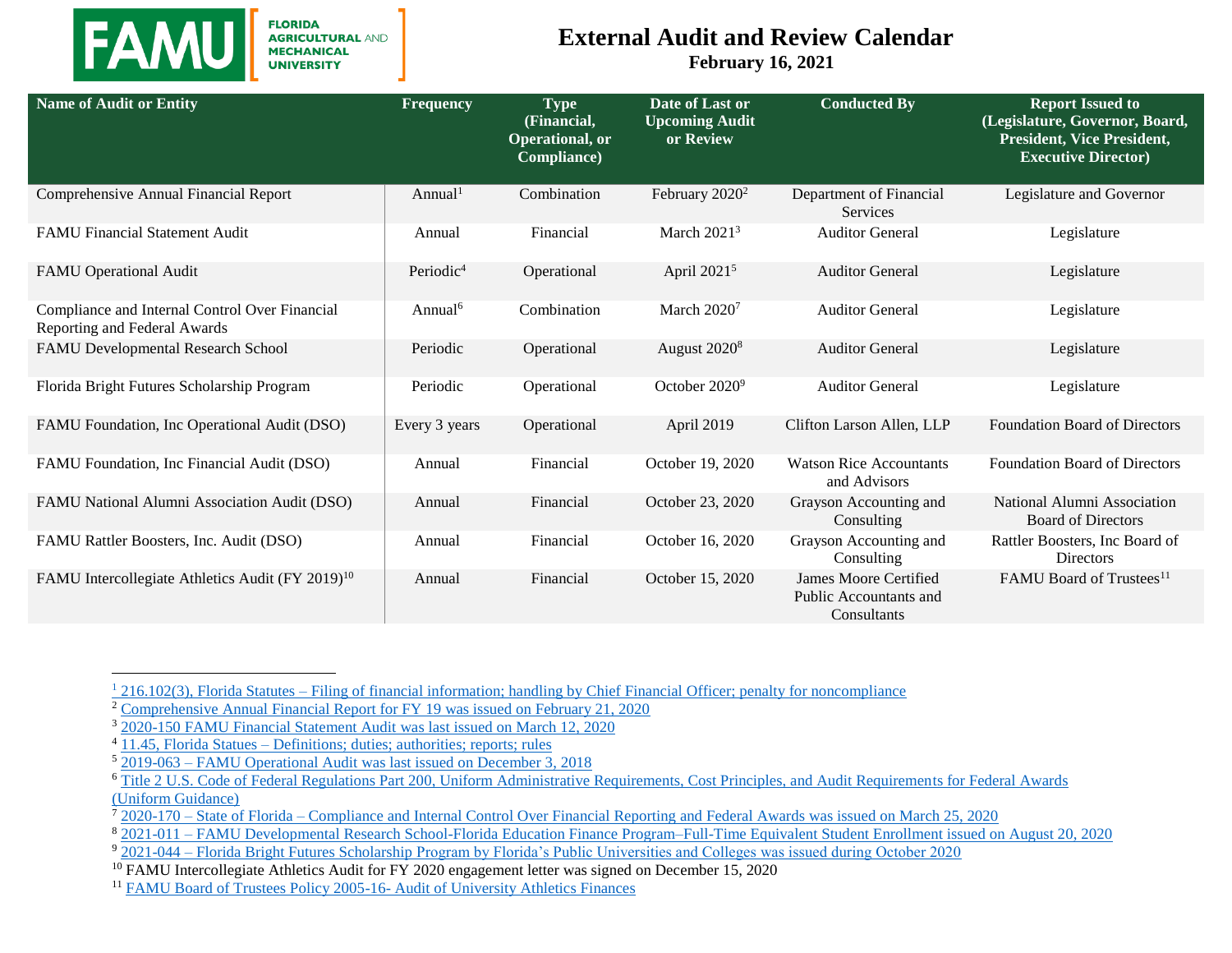

 $\overline{a}$ 

FLORIDA<br>AGRICULTURAL AND<br>MECHANICAL<br>UNIVERSITY

## **External Audit and Review Calendar**

**February 16, 2021**

| <b>Name of Audit or Entity</b>                                                           | <b>Frequency</b>           | <b>Type</b><br>(Financial,<br>Operational, or<br>Compliance) | Date of Last or<br><b>Upcoming Audit</b><br>or Review | <b>Conducted By</b>                                                    | <b>Report Issued to</b><br>(Legislature, Governor, Board,<br><b>President, Vice President,</b><br><b>Executive Director)</b> |
|------------------------------------------------------------------------------------------|----------------------------|--------------------------------------------------------------|-------------------------------------------------------|------------------------------------------------------------------------|------------------------------------------------------------------------------------------------------------------------------|
| FAMU Intercollegiate Athletics Agreed Upon<br>Procedures (AUP) for FY 2016 <sup>12</sup> | Annual <sup>13</sup>       | Financial                                                    | August 16, 2017                                       | <b>James Moore Certified</b><br>Public Accountants and<br>Consultants  | President                                                                                                                    |
| <b>FAMU Sponsored Programs</b>                                                           | Variable                   | Combination                                                  | Variable                                              | Variable Agencies                                                      | Vice President, Research and<br>President                                                                                    |
| <b>Biological Systems Engineering</b>                                                    | Every six $(6)$<br>years   | Compliance                                                   | 2021-22                                               | <b>Engineering Accreditation</b><br>Commission (EAC) of<br><b>ABET</b> | President                                                                                                                    |
| <b>Chemical Engineering</b>                                                              | Every six $(6)$<br>years   | Compliance                                                   | 2021-22                                               | <b>Accreditation Board for</b><br>Engineering and<br>Technology (ABET) | President                                                                                                                    |
| Civil Engineering                                                                        | Every six $(6)$<br>years   | Compliance                                                   | 2021-22                                               | Accreditation Board for<br>Engineering and<br>Technology (ABET)        | President                                                                                                                    |
| <b>Electrical Engineering</b>                                                            | Every six $(6)$<br>years   | Compliance                                                   | 2021-22                                               | Accreditation Board for<br>Engineering and<br>Technology (ABET)        | President                                                                                                                    |
| <b>Computer Engineering</b>                                                              | Every six $(6)$<br>years   | Compliance                                                   | 2021-22                                               | Accreditation Board for<br>Engineering and<br>Technology (ABET)        | President                                                                                                                    |
| <b>Industrial Engineering</b>                                                            | Every six $(6)$<br>years   | Compliance                                                   | 2021-22                                               | <b>Accreditation Board for</b><br>Engineering and<br>Technology (ABET) | President                                                                                                                    |
| Mechanical Engineering                                                                   | Every six $(6)$<br>years   | Compliance                                                   | 2021-22                                               | Accreditation Board for<br>Engineering and<br>Technology (ABET)        | President                                                                                                                    |
| College of Education                                                                     | Every seven<br>$(7)$ years | Compliance                                                   | 2019-20                                               | Council for the<br>Accreditation of Educator<br>Preparation (CAEP)     | President                                                                                                                    |
| Computer Science (Bachelors)                                                             | Every six $(6)$<br>years   | Compliance                                                   | 2019-20                                               | Computing Accreditation<br>Commission (CAC) of<br><b>ABET</b>          | President                                                                                                                    |
| <b>Construction Engineering Technology</b>                                               | Every six $(6)$<br>years   | Compliance                                                   | 2021-22                                               | Accreditation Board for<br>Engineering and<br>Technology (ABET)        | President                                                                                                                    |

<sup>&</sup>lt;sup>12</sup> FAMU Intercollegiate Athletics Agreed Upon Procedures for FY 2017 – FY 2020 are past due. Due date is January 15 following a fiscal year end.

<sup>&</sup>lt;sup>13</sup> NCAA Bylaw 3.2.4.15.1 – [NCAA requires institutions to have an independent public accountant review revenues and expenses according to AUP guidelines.](https://www.ncaa.org/about/resources/finances/ncaa-membership-financial-reporting-system)